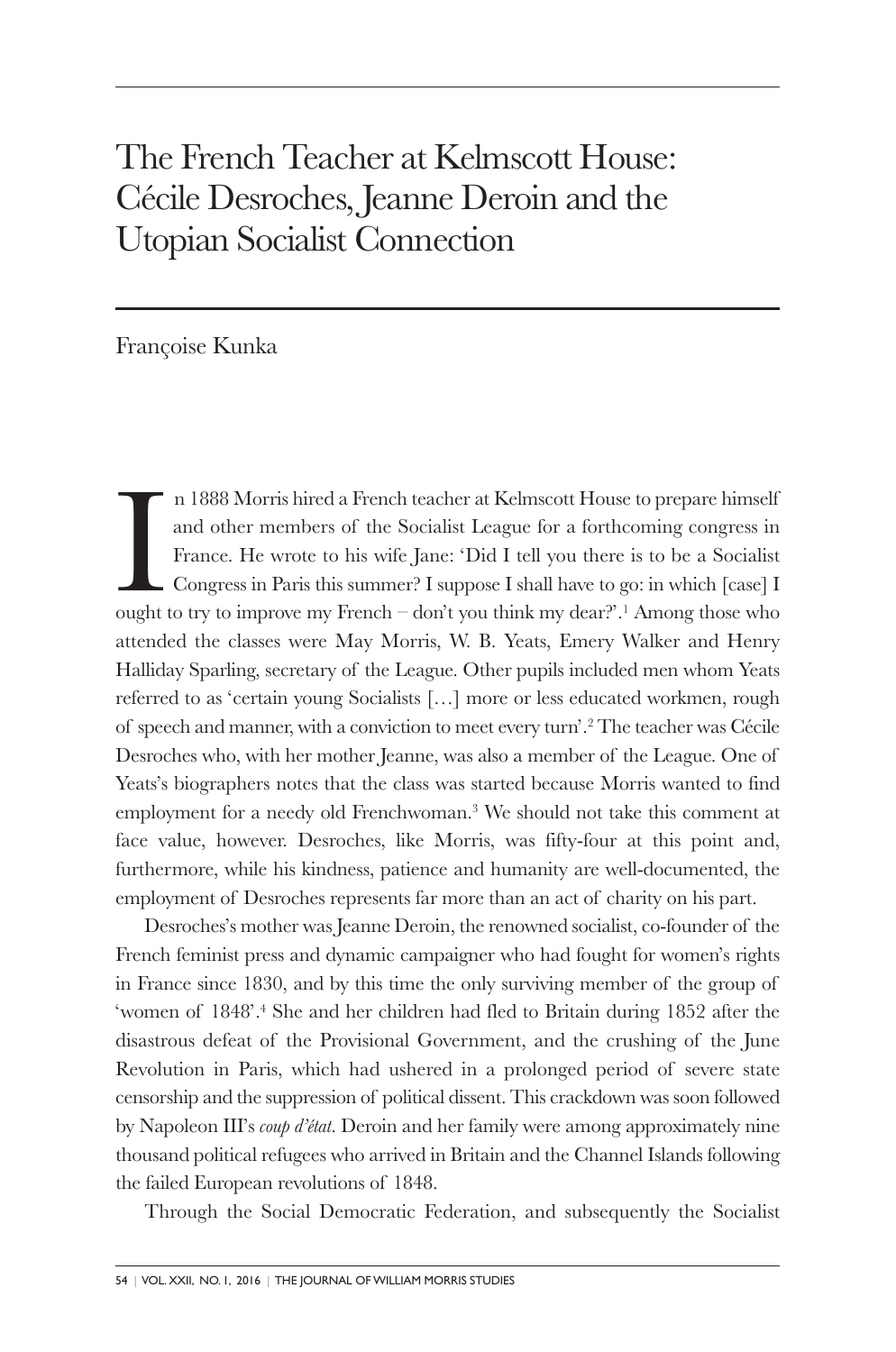League, Morris came to know many international anarchists and socialists. By the 1890s, however, many had passed away and their archives were being lost or destroyed while others have since been forgotten about. Overlooked throughout most of the twentieth century, Deroin's story before her exile is now better known, particularly in France and the United States, thanks to the upsurge in women's history during the past thirty years. Accordingly, her role as one of the leaders of the French women's movement of 1848, and as a world pioneer in her campaign for votes for women during the Second Republic, is now recognised. <sup>5</sup> Yet little documentation remains of her life or that of her family following their flight to Britain where it is often assumed that she not only sank into poverty, but total oblivion, and that her voice was completely silenced. <sup>6</sup> Sparse extant sources and newly discovered archival material provide evidence of her links, and those of her daughter, with the League and with Morris. But the lack of any mention of their membership to date throws light on the limitations of the historiography of the League, and the understatement of the role of women within it.

The aim of this article is to underline the political continuity created by the presence of these early socialists in the resurgent movement of the 1880s. The League's connection with utopian socialism is one that I argue Morris both recognised and valued. Through biographical accounts, I also aim to highlight the differences between the early French and British women's movements of the 1830s, as well as the divergence between utopian socialism and the feminism of the late nineteenth century.

Before her exile to Britain, Deroin was one of a small but significant group of women in the 1830s, many of whom were in the needle trades of Paris, who found that the ideas of the French utopian socialists offered a route to feminist consciousness. Certain isolated individuals within the French Revolution of 1789 had already given a voice to the women's movement, but its first organised theories emerged with the Saint-Simonian movement during the late 1820s, viewed as the foundation of French romantic socialism. Charles Fourier was the first to articulate the idea that the amelioration of the state of society depended on that of women in his *Théorie des Quatre Mouvements et des Destinées Générales* (1808). Both Henri de Saint-Simon and Fourier generated an abundance of feminist affirmations and wider societal aspirations that linked the state of society with the status of women. A distinct parallel, reinforced by the writings of Flora Tristan, was thus acknowledged between the struggle for women's rights and the cause of the working class as a whole. <sup>7</sup> The theories of Saint-Simon and Fourier were part of a wider international movement, however, which included the ideas of Etienne Cabet, the German Wilhelm Weitling, and, in Britain, Robert Owen, who captured the imaginations of thousands of women for the next few decades with his secular dream of a New Moral World of class and sexual equality.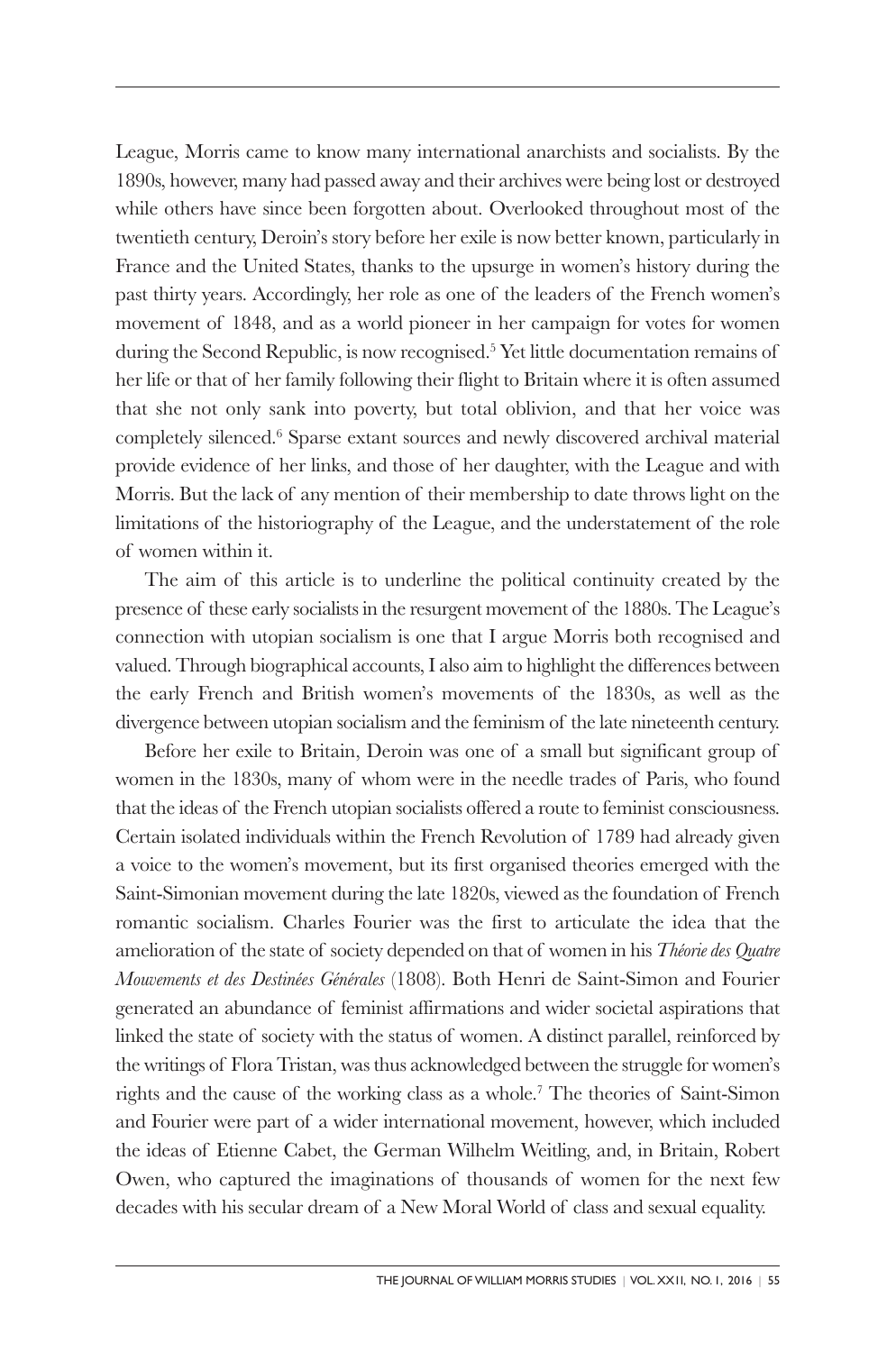Significantly for Deroin and most of her fellow workers, despite their fervent criticisms of the Church and organised religion, society had to have God at its centre. While they sought to reorganise society along cooperative lines like Owen, a divine core was deemed essential, and the tone of Deroin's feminism always remained spiritual. Like many early socialists she believed that the world was guided by an omniscient spiritual force, and that the cause of women would lead to the transformation of the world. <sup>8</sup> This conception of theology maintained that a true reading of the Bible revealed radical democratic socialism, abolitionism and feminism. <sup>9</sup> In Britain, the Owenite movement offered a similar but nonspiritual route, promising an Eden of socialist hope by advocating communities of mutual association and promoting 'perfect equality and perfect freedom' to both men and women at every social level. 10

Despite often differing in opinion, particularly with regard to their views on spirituality and Christianity, Fourierists, Saint-Simonians and Owenites shared considerable common ground, generating a strong transnational exchange of ideas. Saint-Simonian 'missionaries' first arrived in Britain in 1833 where they directed their propaganda to both women and workers. Consequently, Owenites in Britain and the United States began to be more open to early European concepts of socialism. It was Marx, together with Engels and their followers, who later dubbed them all 'utopian socialists', dismissing their ideas as eccentric, irrelevant and unscientific. <sup>11</sup> After 1850, the term was thus used derogatorily, whereby utopianism was seen as 'bad' in contrast to Marx's own 'good' brand of 'scientific socialism'; a socialism that had no more need for utopias. <sup>12</sup> Nevertheless, before 1848, the writings of these visionary thinkers had an undeniable influence on both Marx and Engels. When Marx planned his 'Library of the best foreign socialist writers' in March 1845, it included the works of Fourier, Saint-Simon, Cabet, Considérant and Gay. <sup>13</sup> I argue that these figures also influenced Morris, who learnt about them through the writings of John Stuart Mill. A connection can thus be established between the ideas of the French romantic socialists, the Owenites and the socialism of the 1880s, specifically with regard to concepts of fellowship, association and the communitarian tradition.

Born in 1805 to humble working-class parents, Deroin was self-educated. Beginning life as a seamstress, by 1832 she was working as a journalist. During the same year she married the engineer and fellow Saint-Simonian Antoine Ulysse Desroches, with whom she had three children. An ardent advocate for universal education, she subsequently qualified as a primary school teacher. Throughout her life she promoted universal women's rights, including suffrage, legal protection from husbands' brutality towards their wives and children, mothers' rights over their own children, state support for female higher education and job-training to foster economic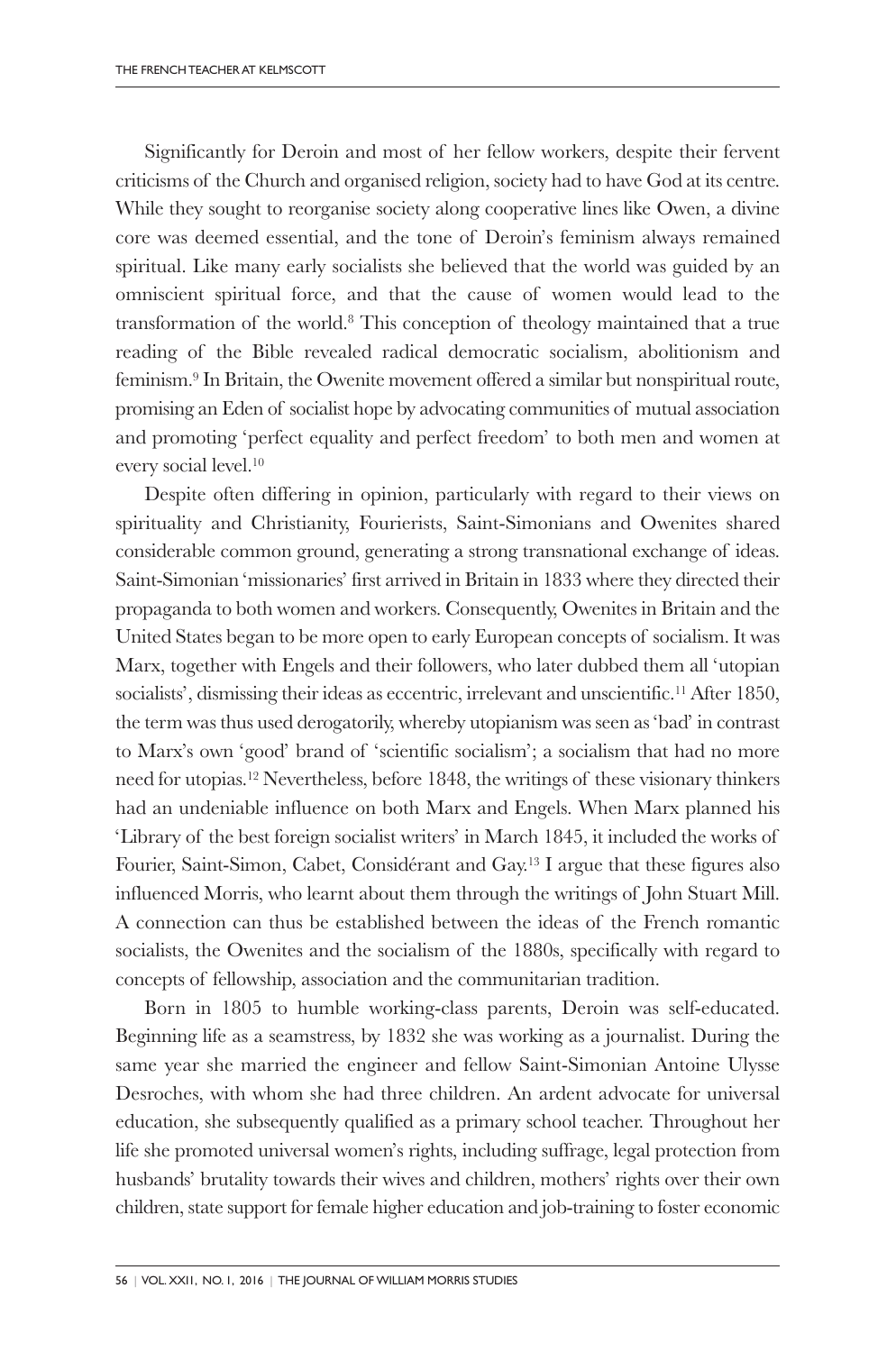independence. One of her earlier contentions was that women should retain their maiden names after marriage. Her first links with Britain began when, with fellow journalist Pauline Roland, she worked with two other young seamstresses, Désirée Véret and Marie-Reine Guindorf, soon to be joined by Suzanne Voilquin, together editing the first feminist journal written entirely by women, *La Femme Libre* (later the *Tribune des Femmes*). Véret, the founder of the journal, had lived in Britain for four years as a follower of Owen, making contact with British Owenites and later marrying fellow-Owenite Jules Gay. During this period Véret and Gay liaised between Owenites, Saint-Simonians and Fourierists. While working for the *Tribune*, Deroin also met Irish Owenite Anna Wheeler, who translated the works of the French utopian socialists into English for Owen's *Crisis*, as well as Anne Knight, the English Chartist and anti-slavery activist. <sup>14</sup> This group of women demonstrated a high degree of mobility for the time, and an international women's movement thus began to develop in a limited form in Paris before 1848.

For Deroin and her peers, the revolution of February 1848 temporarily brought renewed hope that the democratic and social ideals of the new regime would usher in economic and political benefits for women. The earlier French feminist movement regained momentum, and, at the age of forty-three, Deroin reemerged as a political activist. With fellow journalists Voilquin, Véret (now Gay) and others, she contributed to the first daily feminist newspaper *La Voix des Femmes*. This new socialist newspaper, aimed at all women, had a wider range of contributors and a wider circulation, even reaching Britain where its influence on Mill is said to have encouraged him to urge his future wife Harriet Taylor to finish her essay on feminism. <sup>15</sup> Convinced that the right to work and the right to vote were indivisibly linked, Deroin defiantly but unsuccessfully stood for a seat in the legislature in the election of May 1849, shocked at the lack of support from her fellow socialists. The same year she initiated a federation of workers' associations, outlining the plan in her own new paper boldly named *La Politique des Femmes*, soon forced to change its name to *l'Opinion des Femmes* as women were now forbidden to engage in politics. After the June Days, the government reinstituted security bonds for publishers in an attempt to control political opposition and, unable to raise the imposed bond, her newspaper folded. As cofounder of the *club des clubs* she was subsequently arrested and sentenced to six months in Saint-Lazare Prison with Roland for her role in an illegal *clubbiste* meeting. 16

Following Deroin's release from prison, the group of women journalists involved in the early feminist press became isolated and dispersed. Roland, who had been transported to a penal colony in Algeria, died immediately following her return to France during 1853. With her newspaper shut down and most of her associates in exile, Deroin fled to London to avoid deportation, arriving in August 1852 with her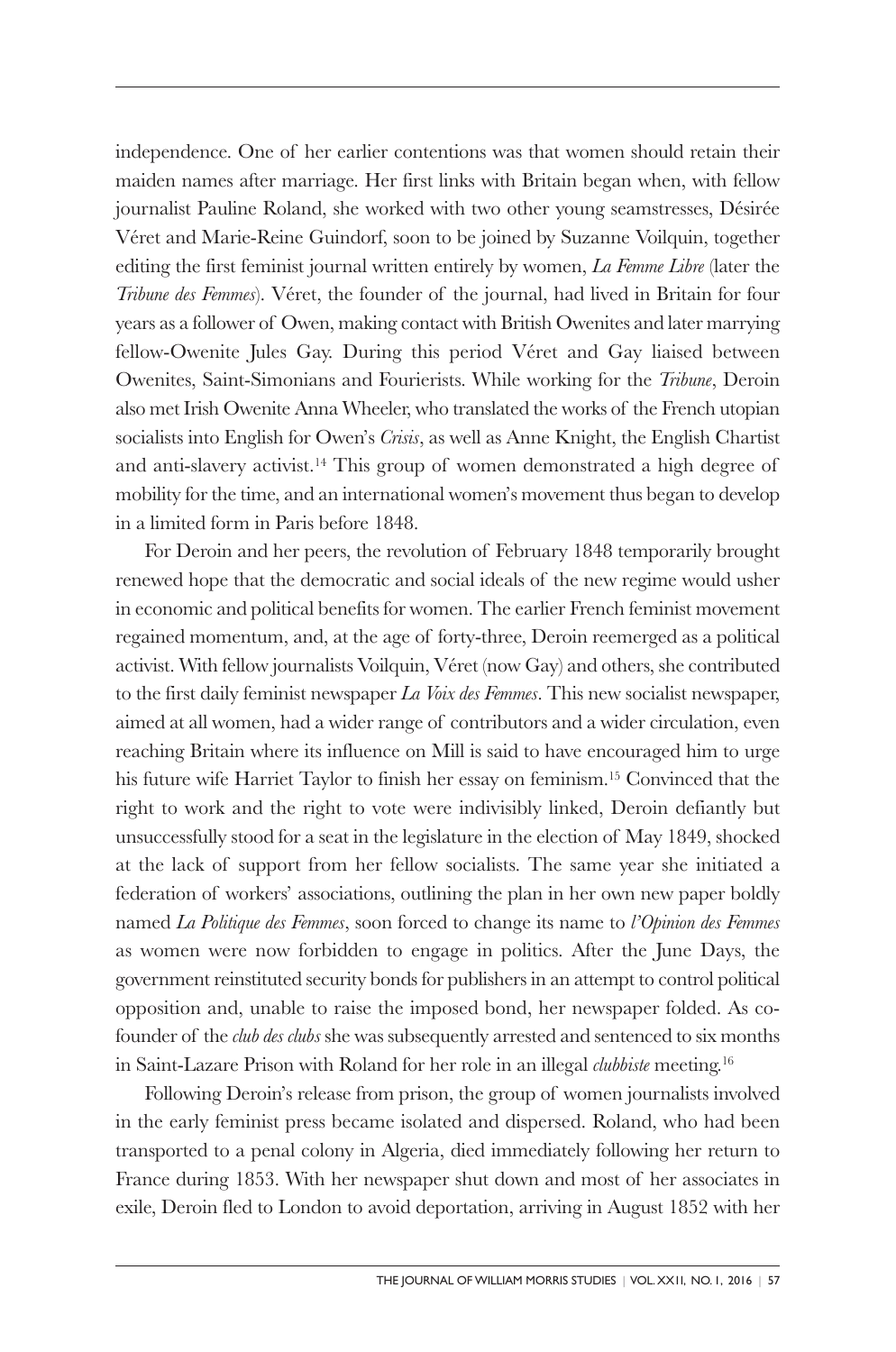two younger children: Caroline, aged ten, and Jules, aged seven, who suffered from hydrocephalus. Her husband, who had developed a serious mental illness, then contracted typhoid fever, and died before he could join her. A year later her elder daughter Cécile joined her mother at the age of nineteen when she had finished her education. Cécile Desroches never married, remaining a constant support to her mother and helping to look after her invalid brother until his death in 1887. Deroin's younger daughter Caroline married an Italian hairdresser in London, Henrico Biagio Righetti, with whom she had five children.

At the time of their arrival in Britain, Deroin's name was not completely unknown. *The Morning Chronicle* had published news of 'a female socialist banquet held on Christmas Day 1848 attended by Pierre Leroux […] at which Mme Desroches [Deroin] proposed a toast to the "coming of the rule of Christ on earth" in which socialism was enjoined in the name of Christ'. <sup>17</sup> Many papers later published articles reporting her candidacy for the National Assembly, her electoral address, her role as a *clubbiste* and her subsequent arrest and imprisonment with Roland. <sup>18</sup> Deroin and Roland's letters written from prison, and published in the *Northern Star*, were read out at the 1850 National Women's Rights Convention in Massachusetts. Lucretia Mott, the American women's rights activist, abolitionist and religious reformer, and Elizabeth Blackwell, the first woman doctor on the English Medical Register, at the time living in New York, were subsequently appointed to correspond with them in prison.

Once in Britain, most refugees first headed for Soho, already a centre of British and European radicalism, but Deroin and her family soon found lodgings near the new railway yards around Hammersmith. While they moved several times over the next forty years, they never lived more than a mile from Kelmscott House. 19 Constantly short of money, Deroin and her daughters were forced throughout their lives to rely on the extra income provided by needlework. Her financial hardships were later recorded in her letters to her friend Léon Richer in Paris, to whom she constantly apologised for being unable to pay the subscriptions for the radical papers he sent her, though he continued to send her free copies. <sup>20</sup> Like Morris, Deroin was always convinced that education was the key to social progress, and intermittently ran small schools for the children of French émigrés from her various lodgings aided by her own children, but which ran at a loss. <sup>21</sup> She also continued to edit a new yearly journal begun just before she left Paris, *L'Almanach des Femmes*. Three issues were published between 1851 and 1854, with the second two being published in London in French and English by the well-known Chartist publisher, James Watson. While a distinct utopian, feminist voice was silenced in France in 1852, it thus revived fleetingly in London.

Produced predominantly for women, the *Almanach* benefited from fresh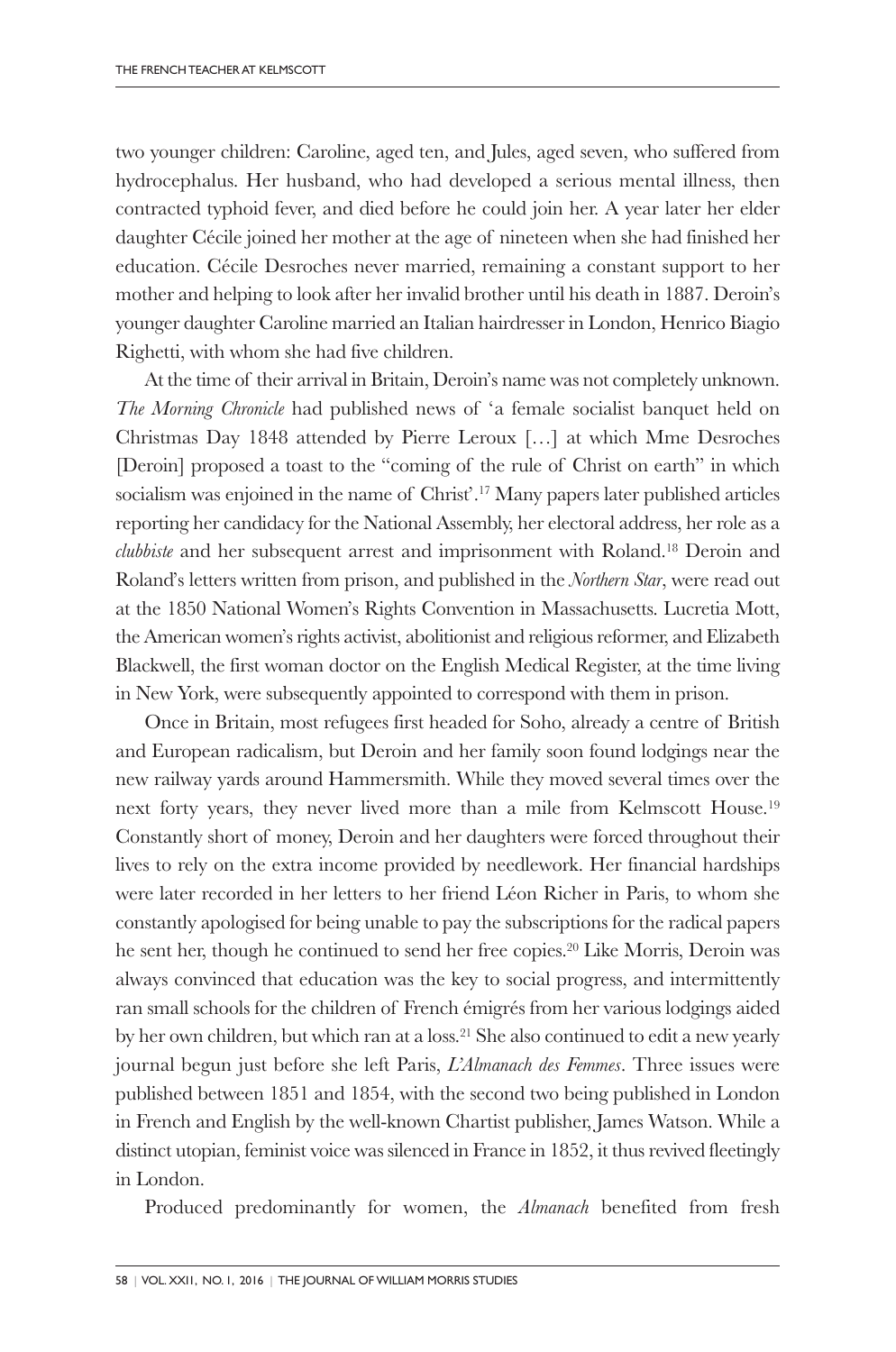

Figure I: The Socialist League, Hammersmith Branch, in the garden of Kelmscott House, July 1888. Jeanne Deroin (Mme Desroches) and Cécile Desroches are seated in the front row second and third from the right.Mrs ClaraWatt is seated sixth from the right between May and Jenny Morris.Hammersmith Socialist League, c. 1884 (Credit: Victoria and Albert Museum, London)

connections forced by emigration. Participants in Deroin's previous journalistic enterprises, including Knight, formed a new international network of radical feminist journalists, both male and female, seeing themselves at the head of a universal movement for all, advocating peace, anti-slavery and the abolition of the death penalty. <sup>22</sup> Articles from it were republished in G. J. Holyoake's *Reasoner*, and in the American feminist journal *Una*. <sup>23</sup> It was also reviewed by *Reynolds's Newspaper* and the *Athenaeum*. <sup>24</sup> Notwithstanding their efforts, without funds and with few sales, no further issues appeared after 1854. While remaining a politically active member of the exile community, Deroin found herself no longer part of a feminist network, and henceforth her voice became increasingly isolated.

Self-proclaimed feminists like Deroin and her group of fellow journalists were a small minority, however. They were generally considered eccentric, and their lives deviated from the feminine norm, remaining until recently hidden from history. However, a few names did appear in various articles and feminist histories written in France between the 1880s and the early twentieth century. <sup>25</sup> Deroin's life in Paris was recounted in several articles in the *Englishwoman's Review* by the editor, Caroline Ashurst Biggs. <sup>26</sup> The same year, the American journalist and supporter of the women's movement, Theodore Stanton, son of the American feminist Elizabeth Cady Stanton, with whom Deroin corresponded in later life, also briefly recorded Deroin's life.<sup>27</sup>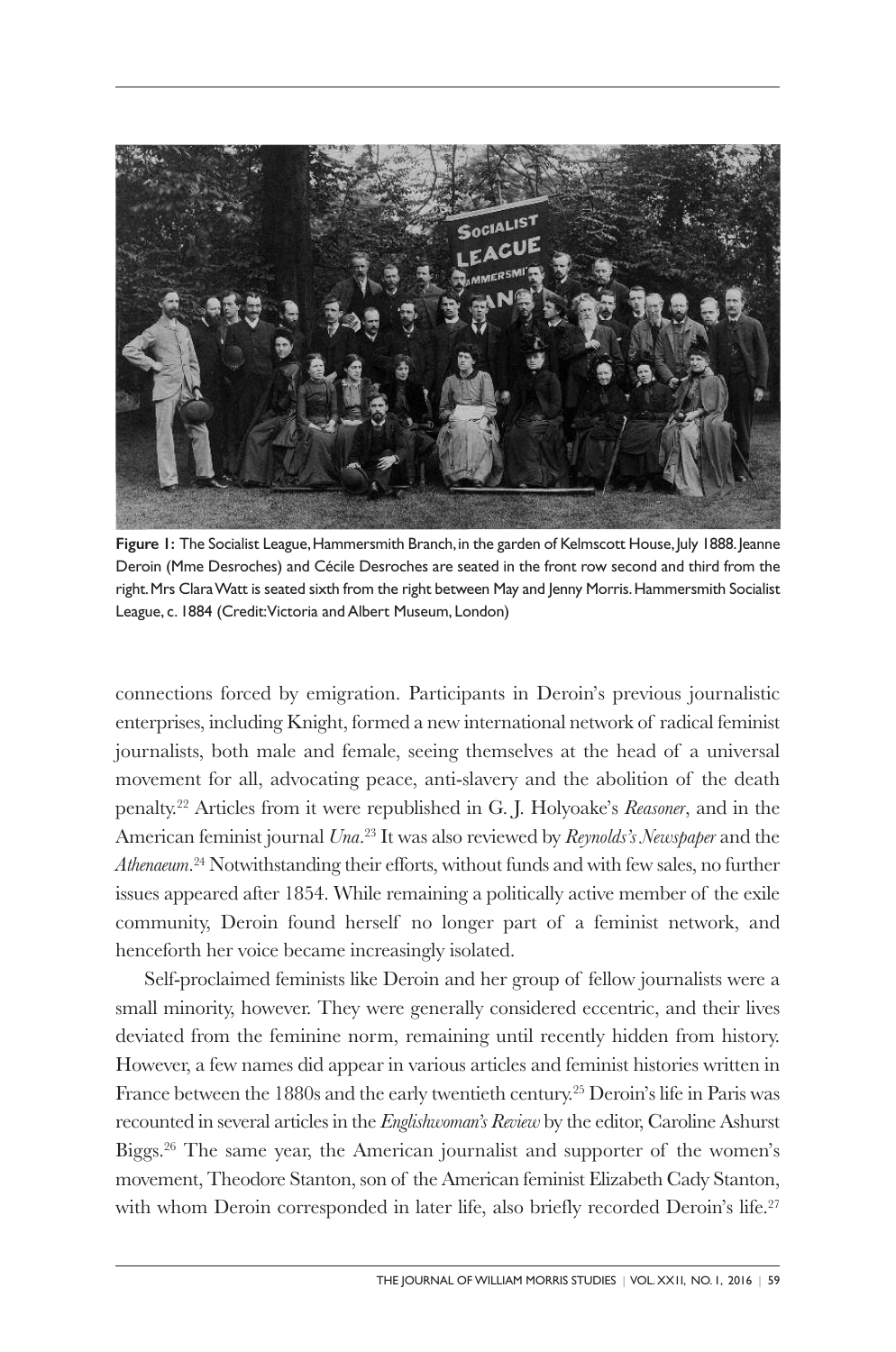Adrien Ranvier, son of the Communard Gabriel Ranvier, who had known Deroin in London, wrote one of the first biographical articles in 1895 commemorating her achievements, but claimed incorrectly that she carried on no political action subsequent to 1855. 28

In fact Deroin became a member of most major transnational societies formed in London over the next forty years. Although by this time many fellow socialists did not share her utopian views, she earned a reputation as a hard-working and wellrespected member of the French community. In 1855, Jules Troubat, a democrat visiting from France, recounted how he came to know 'a saintly family, that of citizen Jeanne Deroin, a heroic and respectable woman, for whom work and wakefulness had replaced meal times and sleep'. <sup>29</sup> Nevertheless, she was increasingly viewed by many within the exile political community as an irritating lone voice, haranguing predominately male associations for ignoring their statutes regarding gender equality. She even courageously but unsuccessfully demanded to join the all-male, secular, radical masonic lodge in London, the *Loge des Philadelphes*. This was not out of conviction, she later claimed, but for the same reason that she had put forward her candidacy in the 1849 election; because in this male world, she felt she had 'to knock on every door'. 30

In 1856 she joined the 'International Association', the forerunner of the First International. Gender equality had been a statute from its inception, something regularly reaffirmed in later manifestos, but not all members were in favour. <sup>31</sup> Deroin took the floor at a convention in September 1857 demanding that the association respect its statutes and support the political and social emancipation of women. She pointed out that while the revolution had liberated slaves it had forgotten women. 32 Her speech provoked intense disapproval as the members of the German Workers' Educational Society opposed the emancipation of women. <sup>33</sup> When certain individuals proposed to elect women to the central committee, it 'evoked great opposition', since most felt that 'the time was not yet ripe for women'. <sup>34</sup> According to the émigré Andreas Scherzer, this was the reason for the association's eventual split in 1859. 35 While the 'O'Brienites and Cabetists' favoured the social and political involvement of women, the Marxist faction considered their views to be utopian folly.<sup>36</sup>

Despite the cessation of her *Almanachs*, Deroin continued to contribute articles to other French publications. <sup>37</sup> In 1857 she set up the 'Society for the promotion of solidarity of Socialist Women', aimed at lending mutual assistance for education and work based at the headquarters of the charitable *Société fraternelle* at 8 Church Street, Soho. <sup>38</sup> She also became secretary of *Le Projet d'Assurance Mutuelle pour le Travail et le Prêt fraternal*, the programme of which stated that 'it is the right and the duty of socialist women to unite, to educate each other and to […] participate in the struggle for social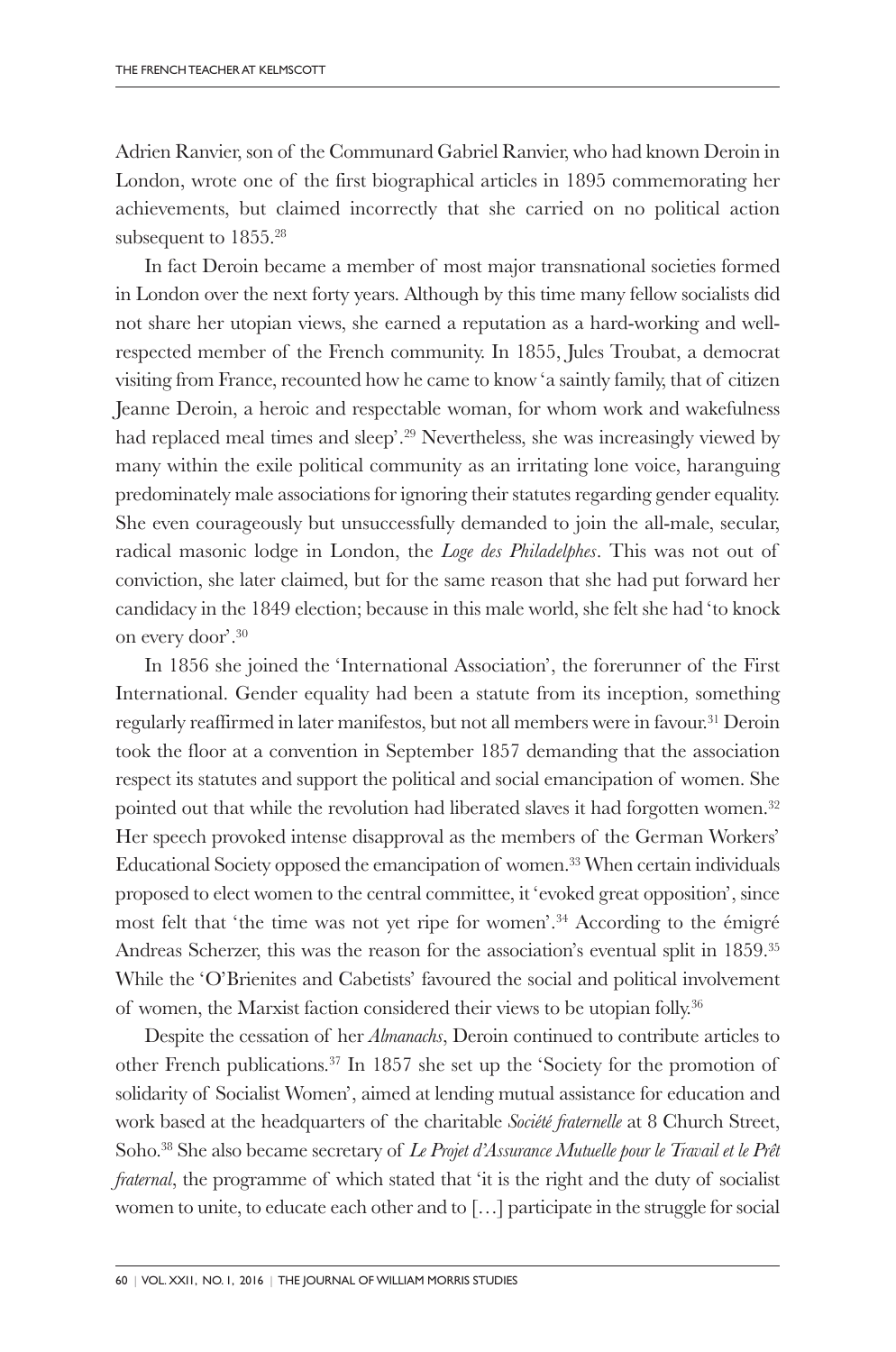emancipation'. <sup>39</sup> No trace of this initiative has been found, possibly having succumbed to fierce opposition from members of the International Association. Eventually, in 1859, she was offered amnesty together with a small pension from the French government, but chose to remain in Britain. A few years later her name appears in the Minute Book of the International Workingmen's Association: the First International. Again, the statutes clearly stated that 'FEMALES are eligible as members'. <sup>40</sup> On 3 October 1865, at a meeting of the General Council, a letter addressed to the conference was read out from a 'Madame Jeanne Deroin by the President in the chair, George Odger'. <sup>41</sup> The letter has since been lost, but it is likely that she was again reminding the committee to honour its statutes regarding gender equality.

When the next wave of French refugees from the Commune arrived in London in 1871, she and other 'forty-eighters' who had remained were well placed to welcome and support the three thousand and five hundred Communard refugees who landed on Britain's shores destitute and shaken from the terrible events in Paris. She soon opened a new school for the children of impoverished exiled Communards charging very low fees and often receiving no payments from those who could not afford to pay. <sup>42</sup> Despite now receiving a pension, life remained a financial struggle. The American feminist Elizabeth Cady Stanton wrote in her diary on 15 December 1882 that she had visited Deroin aged seventy-seven, in London, and found 'a little, driedup woman, though her face beams with intelligence [living] in great poverty and obscurity in Shepherd's Bush'. <sup>43</sup> In July 1886, her son Jules was admitted to Grove Hall Lunatic Asylum, probably because his hydrocephalus had deteriorated to a point where she and her daughter could no longer look after him. He died on 2 April 1887. The two women now found themselves with more free time to devote to politics outside the home together. They were proposed for election as members of the Socialist League on 25 July 1886, and elected on 2 August. 44

In the second half of the twentieth century various commentators attempted to place Morris firmly in the Marxist tradition. E.P. Thompson, however, argues that many of his ideas did not accord with the dominant reforming tendencies. <sup>45</sup> Looking back on his decision to join Democratic Federation in 1883, Morris admitted that 'I was blankly ignorant of economics; I had never so much as […] heard of […] Karl Marx'. <sup>46</sup> He wrote that he had, however, read something of Robert Owen whom he 'praised immensely', and also the French Utopian Socialists. <sup>47</sup> Miguel Abensour, in his discussion of *News from Nowhere* remarks that Morris's novel belonged to a new utopian spirit that arose in the wake of the three great 'changes of course' effected by Claude Henri Saint-Simon, Charles Fourier and Robert Owen at the beginning of the nineteenth century. <sup>48</sup> Bernard Shaw had earlier maintained that Morris's conversion to socialism was inspired by Fourier through the writings of Mill, an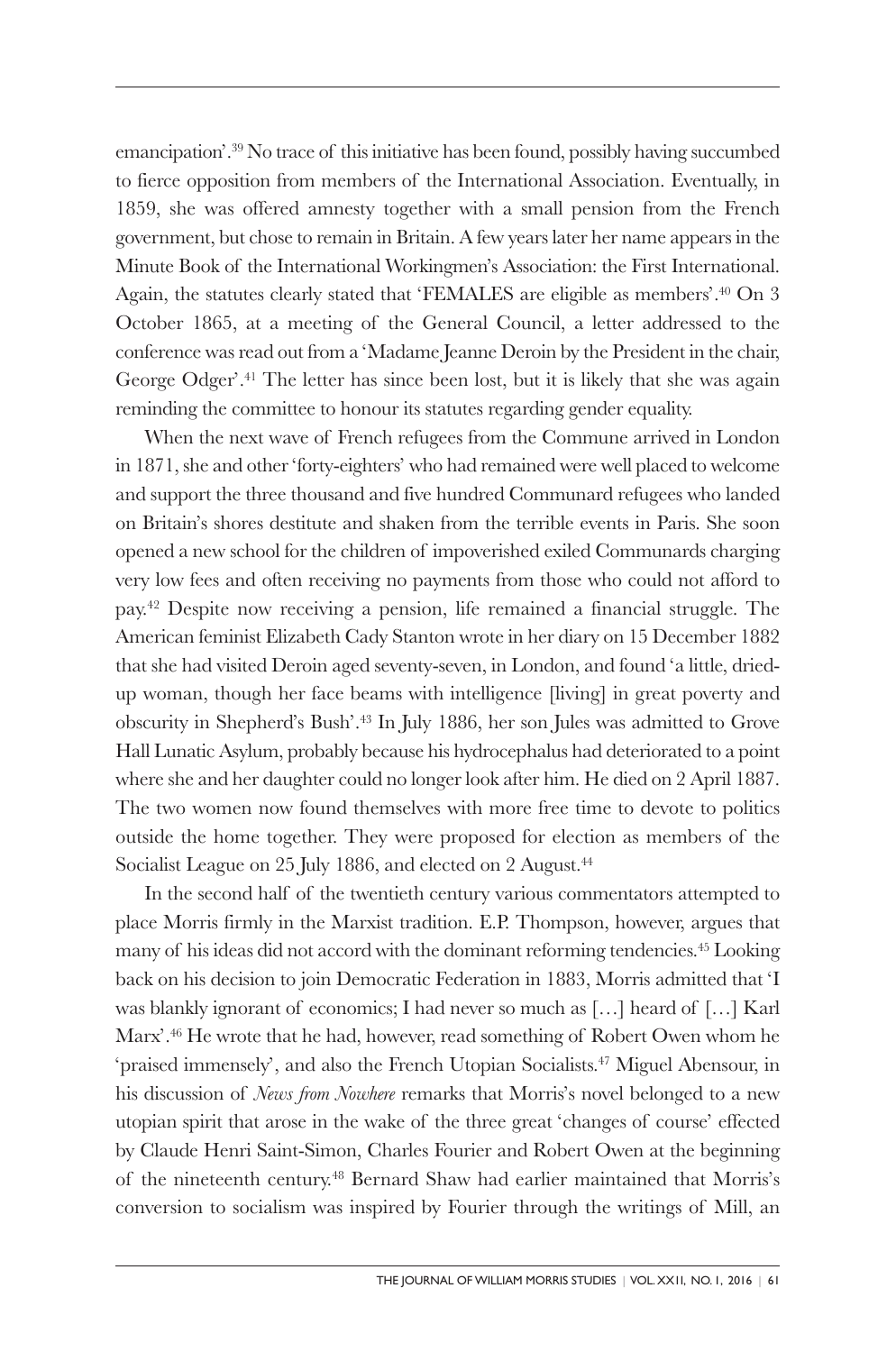influence which he also claimed 'is discernable in *News From Nowhere*'. <sup>49</sup> Morris himself noted that it was reading Mill's posthumous papers that 'put the finishing touch to my conversion to Socialism'. 50

While paradoxically it may have been Mill's critique of socialism that finally convinced Morris to become a socialist, Morris's thoughts clearly owe a great deal to his reading of Mill, who in turn professed that he had been 'touched by the philosophic radicals of the 1820s'. <sup>51</sup> Mill confirmed that he had partially learnt his own views on sexual equality 'from the thoughts awakened […] by the speculations of the Saint-Simonians', and concluded that 'the Saint-Simonians in common with Owen and Fourier have entitled themselves to the grateful remembrance of future generations'. <sup>52</sup> Mill admired the philosophical individualism advocated by Fourier, a concept that also later inspired Morris who believed that socialism should allow for different lives and modes of thought. <sup>53</sup> Morris described those systems that subordinated the imaginative utopian faculties as 'humbug' and 'utilitarian sham socialism'. <sup>54</sup> He acknowledged that his own conception of 'attractive labour' as a definition of non-alienated labour was indeed inspired by Fourier's theory of pleasurable labour, acknowledging that 'his [Fourier's] doctrine […] is one which Socialism can by no means do without'. 55

Between 1886 and 1888, Morris co-wrote a series of brief chapters for *Commonweal* with Ernest Belfort Bax entitled 'Socialism from the Root Up'. Chapter Thirteen addresses 'The Utopists: Owen, Saint Simon, and Fourier'. Although heavily borrowed from Mill's writings, the 'scientific' and 'practical' views of both Bax and Engels are clearly apparent as the shortcomings of these socialist fathers are discussed. Chapter Fourteen alludes to the 'unpractical and non-political tendency' of the teachings of another utopian socialist, feminist and intimate friend of Deroin: Pierre Leroux. <sup>56</sup> Nevertheless, the debt owed to these pioneers of socialism is firmly acknowledged. Although critical of Owen's utopianism, Saint-Simon's mysticism and Fourier's dogmatism, the article mentions that these are 'three most remarkable men, born within a few years of each other, whose aspirations have done a very great deal to further the progress of Socialism'. <sup>57</sup> Unsurprisingly, there is no mention of 'the perfect equality of men and women' essential to utopian socialism, and so strongly endorsed by Mill. This is likely to have been a deliberate omission on the part of the misogynistic Bax. Despite being a collaborator and close friend, Bax was nonetheless critical of Morris's views, conceding that while his 'socialist utopia' in *News from Nowhere* was 'the most successful, from the literary point of view', it remained 'unproductive of any practical result'. <sup>58</sup> Engels meanwhile categorically dismissed Morris as a 'sentimental socialist'. 59

Deroin professed in 1886 that she had never attached herself to any specific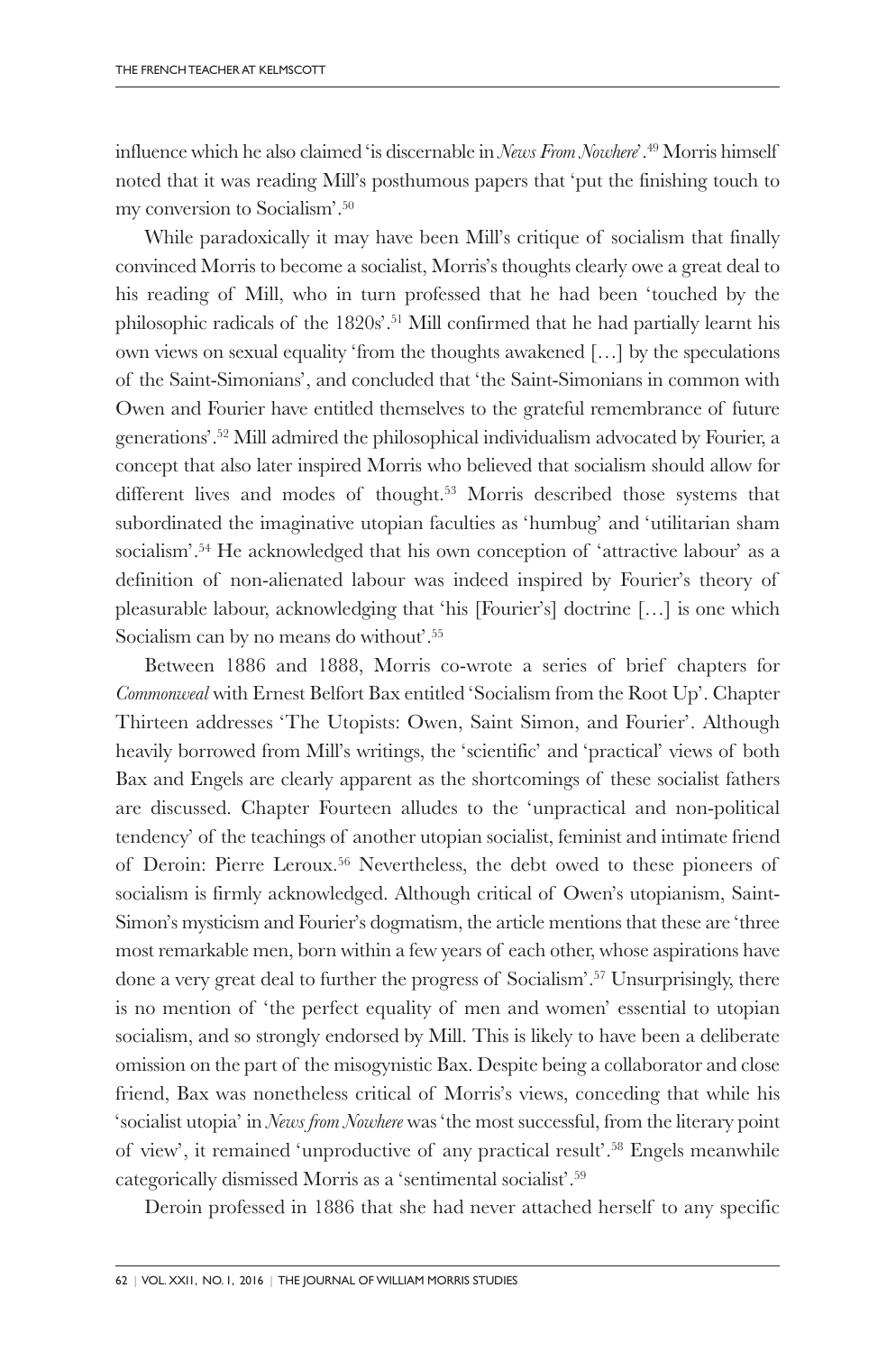utopian socialist school, but she had nevertheless lived and worked among their most devoted disciples. <sup>60</sup> Although her membership of the League may have meant little to Bax, Morris would have valued her presence as the last living link to this pre-Marxist French utopian tradition fundamental to the development of socialism. Furthermore, Deroin was not the only member of the League with roots in utopian socialism. E. T. Craig had been the steward at the Owenite agricultural community at Ralahine in County Clare between 1830 and 1833, and was later a founding member of the Hammersmith branch of the SDF before joining the League. But while Thompson notes Craig's utopian socialist background, and his significance as a link between first-generation Owenism and the League, he makes no mention of Deroin or Desroches. <sup>61</sup> Nor is there any mention elsewhere of their membership. Minutes show that the French class was in fact planned at a meeting of the League on 15 April 1888 where Desroches, as a member, 'promised to conduct a class in French', and where 'the following gave their names as members and Catterson-Smith agreed to act as secretary: W. Morris, Sparling, May Morris, Howe, Chamberlain, Fry, Tarleton, E. Walker, Mrs Tochatti, Mrs Grove, Catterson-Smith, Joseph Smith, W. Yeats, Beasley'. 62

The classes began officially in September 1888, running every Friday evening from eight to nine o'clock. They were clearly a success, being regularly advertised in the 'Lecture Diary' of *Commonweal* from 22 January 1889 until April 1891, apart from breaks for the summer season. The fees were 'quite nominal' and members of the League were 'invited to join'. <sup>63</sup> Yeats noted that 'a French class was started in the old coach-house for certain young Socialists who planned a tour in France, and I joined it, and was for some time a model student constantly encouraged by the compliments of the old French mistress'. <sup>64</sup> He recounted:

I have been twice at the French class at Morrises [sic]. A queer jumble it is of all sorts of scholars from Sparling who doesn't know a word of French to one or two quite instructed. William Morris himself has not joined us yet but may be expected next time or next after. It is rather amusing every one tries to talk French whether they know any or not. 65

After discussing the classes at home, Yeats's sisters, Lily and Lolly, for whom such opportunities would have been rare, became interested in joining. <sup>66</sup> Yeats was persuaded by his father to take them, but was anxious about having his sisters in the class. <sup>67</sup> He noted: '[h]ow could I pretend to be industrious, and even carry dramatisation to the point of learning my lessons when my sisters were there and knew that I was nothing of the kind?'. <sup>68</sup> Lolly wrote in her diary: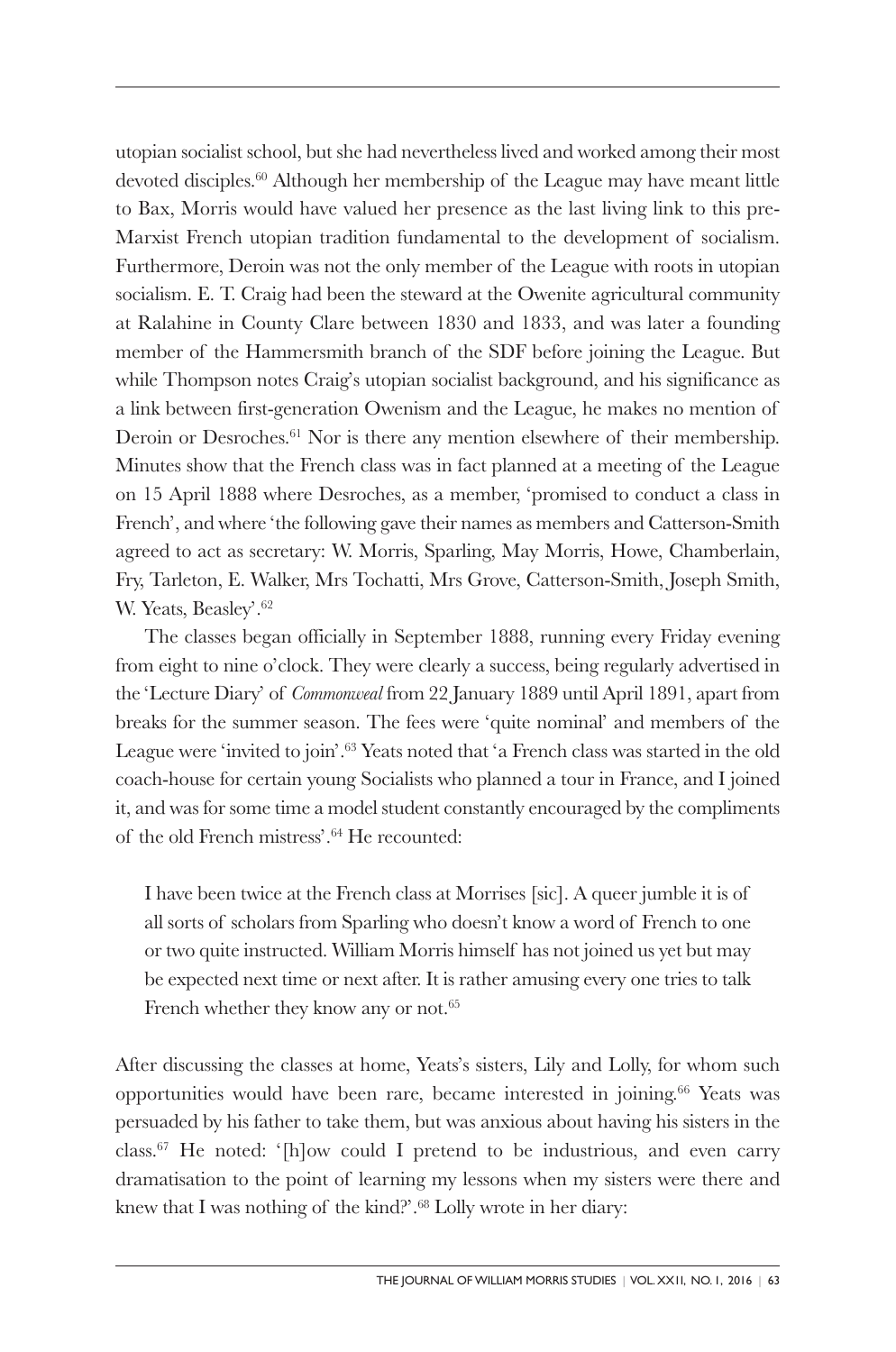Went to French [...] Willie's dramatic intence [sic] way of saying his french with his voice raised to telling distinctness & every pronounciation [sic] wrong as usual, seemed to amuse Mr. Sparling more than ever, he simply doubled up when Willie commenced. Willie of course divided it up into any amount of full stops where there were not any so Madame said "Mr Yagtes you don't read poetry like that do you." "Yes he does Yes he does" volunteered Mr. Sparling & in truth he was rather like his natural way of reading. 69

While Lily attended the French classes, she also became an embroiderer under May Morris. Yeats wrote: 'Lily likes going greatly to the Morrises […]. Every day he [Morris] has some little joke. The other day he said "all hands talk French" and he began the most comic mixture of French and English'. 70

As part of Morris's milieu, Deroin and Desroches would have met a younger generation of British first-wave feminists such as Helen Taylor and Annie Besant who attended Kelmscott House as visiting lecturers. <sup>71</sup> Around this time, Deroin resumed a correspondence with her old friend Hortense Wild with whom she had worked on the *Almanachs*, and also began to correspond with members of the new secular women's movement in France such as Hubertine Auclerc, sometimes called 'the French Suffragette'. Deroin's outlook always remained spiritual, however, and her feminism, faith and socialism were inextricably linked. But there were other fundamental differences between her position and that of the new generation of feminists. While their ultimate goals were similar, Deroin's generation had always insisted on gender 'difference'. A woman's role was viewed as inherently maternal, and it was this common bond of motherhood that was used to validate their demands for greater benefits for women, including increased financial and job security, education, property rights and the right to vote. These prerogatives were viewed as essential to their vision of a successful interdependent socialist state organised predominantly through cooperative associations.

As members of the League, Deroin and Desroches also came into contact with a new generation of international socialists and feminists through women such as Eleanor Marx and Louise Michel, 'the red virgin of Montmartre', now a Communard refugee. <sup>72</sup> As a schoolteacher, anticlerical and ultra-revolutionary anarchist within the most radical wing of the Commune, Michel believed in the necessity of a violent offensive against the government, and was prepared to kill for her beliefs. Gone was the spirituality, optimism and idealised vision of womanhood of mid-century utopianism, with no longer any trace of the theories of gender 'difference'. The idealism of French romantic socialism was unsuited to the classbased, pragmatic and militant politics of late nineteenth-century France.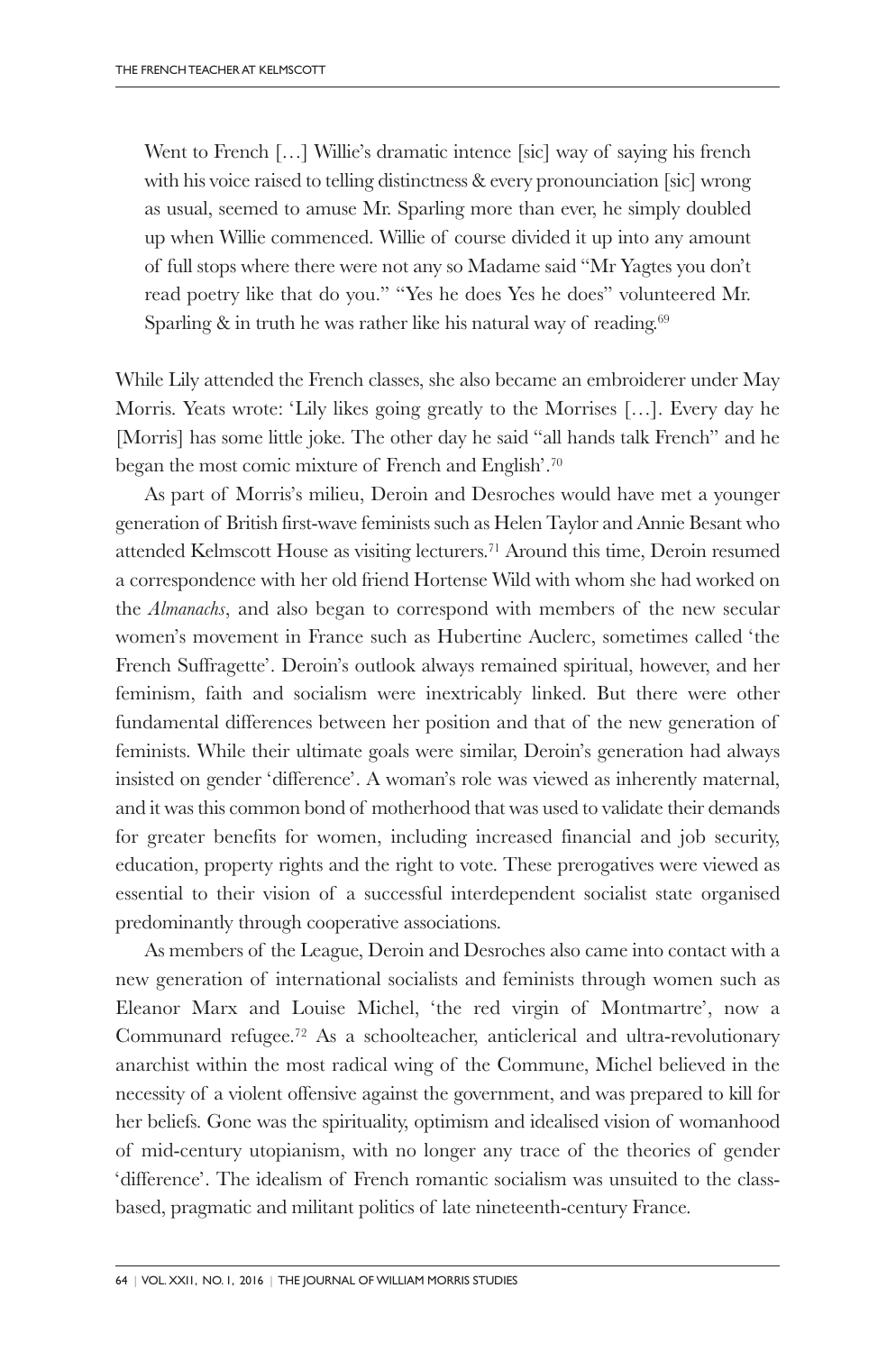

**Figure 2:** The Hammersmith Socialist Society in the garden of Kelmscott House, 1891. Jeanne Deroin and Cécile Desroches are seated in the centre of the front row beneath the banner.Annie Cobden-Sanderson is seated first from the right.MrsWatt is seated fifth from the right.The Hammersmith Socialist Society possibly by Emery Walker (Credit: National Portrait Gallery, London)

Following Morris's split with the League in December 1890, the whole Hammersmith branch seceded, forming the Hammersmith Socialist Society (HSS). A photograph taken in 1891 shows Deroin and Desroches seated in the front row of a group of fifty-two members (Figure 2). They had clearly chosen Morris's socialism over the ardent anarchist faction within the League, which is unsurprising considering that Deroin was a lifelong pacifist totally opposed to any form of violent revolution.

Deroin's long and full life came to an end on 2 April 1894, having spanned most of the nineteenth century during which she witnessed many changes; as she herself declared, she was born under imperial despotism. She died at home at Myrtle Cottages, aged eighty-nine. Morris, together with many others, attended her funeral, recorded in the *West London Observer* under the title, 'A Socialist Funeral':

The remains of Mdme Jeanne de Roche [sic] the lady who obtained considerable notoriety during the French Revolution of 1848, were laid to rest in Hammersmith Cemetery on Saturday afternoon. There was a large attendance of sympathising friends, including a contingent of local Socialists, who attended the funeral, headed by their banner. Mr. William Morris, Mr. Sparling, and other well-known holders of advanced ideas spoke at the graveside. At the conclusion of the ceremony, one of Mr. W. Morris's chants for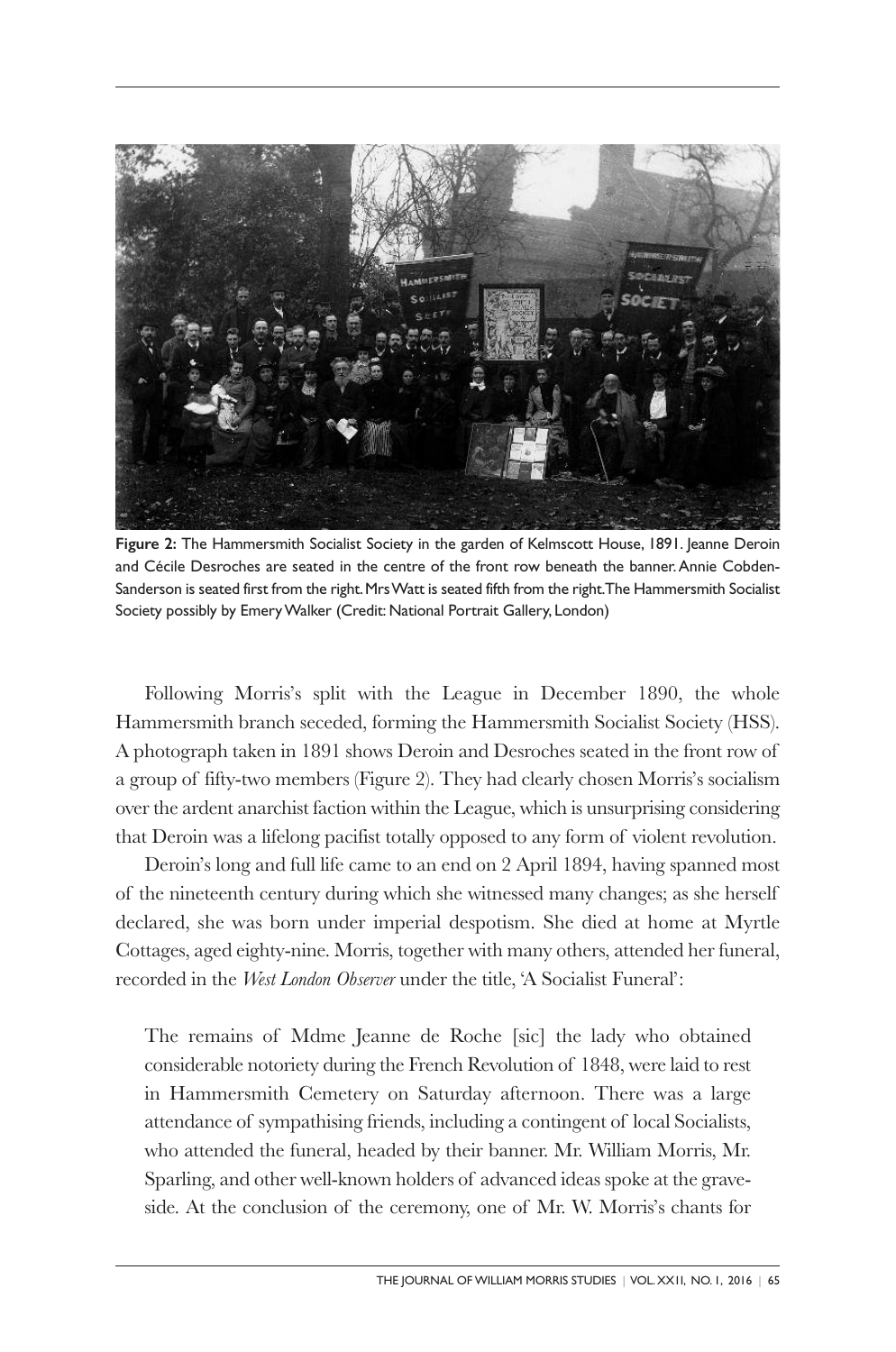Socialists entitled 'No Master' was sung.

Mr. E.S [sic] Craig of Ralaheen [sic] Cottages, Hammersmith, writes to us concerning the deceased as follows: My dear old friend prince Kropotkine has received [sic] the following letter:

'The bright and happy exile from home is dead. Louis the Little feared her more than foreign foes. He sent his bloodhounds to catch her and force her into St. Lazare for twelve long months and more. She fled to the happy Isle of Liberty, there to teach the young how to speak the truth she knew and loved so well. She, like myself, condemned the explosive bomb which hoist me with their own petards'. 73

Deroin was laid to rest at Margravine Cemetery in Hammersmith on 7 April 1894 in unconsecrated ground. 74

Desroches meanwhile followed in her mother's footsteps, becoming an elected officer of the committee of the Women's International Progressive Union (WIPU) in 1898. Her niece Eliza Righetti, the daughter of Deroin's younger daughter Caroline, was also a committee member. This was an offshoot of the Women's Social and Political Union of which the socialist and suffragette Annie Cobden-Sanderson was a leading member. <sup>75</sup> As well as universal suffrage, the stated aim of the WIPU was to 'extend and develop' the freedom of women and place them 'securely in a position of perfect equality on all points with men'. Annie Besant was a regular speaker. Other branches were founded in Dublin, Belgium and Russia and a new branch was proposed in Scotland. In 1898, the WIPU announced that it had held fifty meetings in the past twelve months. 76

Little is known of Desroches's life over the next two decades other than what the censuses can tell us. Between 1901 and 1911 she lived at 6 Theresa Terrace, Hammersmith where she was a boarder with Andrew and Clara Watt, and their daughter Clara, who had been members of both the Socialist League and the HSS, and who appear in both group photographs (see Figure 1). <sup>77</sup> Desroches is registered as a 'shirt needlewoman'. On 13 December 1920 she was admitted to Nazareth House at the recommendation of her 'friend' Annie Cobden-Sanderson 'of 16 Upper mall, Hammersmith', who paid  $\sqrt{254}$  and 12 shillings per annum for her maintenance. <sup>78</sup> She died on 23 February 1921 aged eighty-six, two months after her admission. She was also buried in Margavine Cemetery in unconsecrated ground.

Despite the grinding poverty in which she lived, Desroches was not merely a needlewoman as censuses would have us believe. Like her mother, she had been a teacher and a member of both the Socialist League and the HSS and a participant in the international suffrage movement. She was firmly part of the group around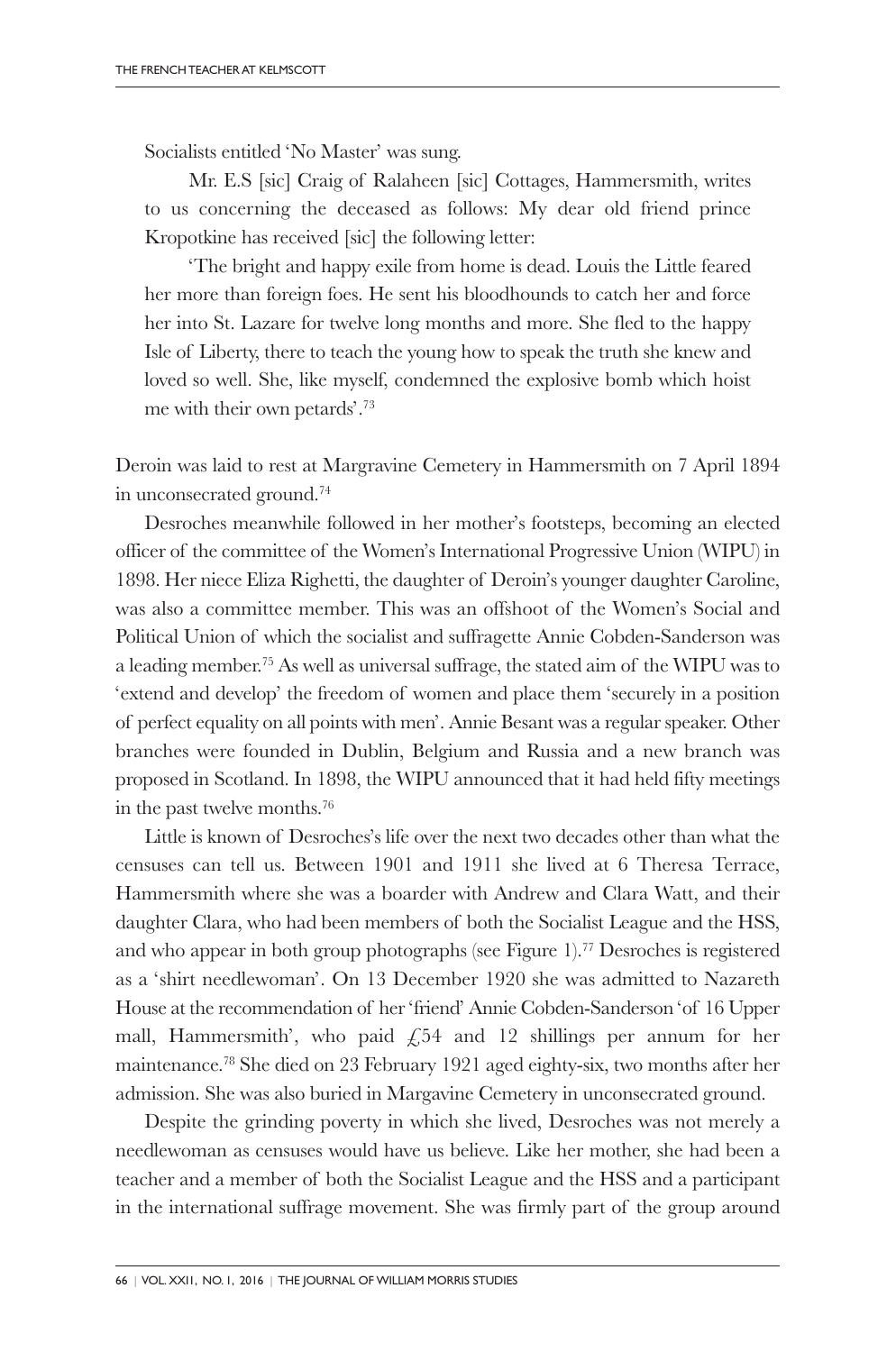Morris, and her friendships with the Watt family and with Annie Cobden-Sanderson indicate that she remained part of this circle until the end of her life. Morris may well have wanted to help her and her mother financially by offering her the job of French teacher, but these women represented much more. Deroin was among the original pioneers of feminism and her courage and uncompromising dedication to her cause in a harsh and inexorably male world was remarkable at that time, in particular her candidacy for the 1849 election; it would be almost one hundred years before women in France would receive the vote. Her voice, along with those of her peers, had been largely suppressed in France after 1851 as these early French feminists became exiled and scattered. But while she remained politically active, and continued her struggle for equality over the ensuing decades in Britain, it was only during the latter part of her life as a member of the Socialist League, and subsequently the HSS, that she was once again part of a political coterie. Morris and his entourage provided Deroin and Desroches with a supportive environment of like-minded people who afforded them friendship, dignity and respect. Here was not only a connection between the League and French utopian socialism, but also a living link between the revolutionary women's movement of the 1830s and the new generation of first-wave feminists and the early suffragette movement.

## ACKNOWLEDGEMENTS

I would like to thank Florence Boos, general editor of the William Morris Archive; Anne Wheeldon, archivist at the Hammersmith and Fulham Archives; Helen Elletson, curator at The William Morris Society; and Peter Hughes, archivist of the Sisters of Nazareth Convent in Hammersmith, for their assistance.

## **NOTES**

- 1. *The Collected Letters of William Morris*,ed.by Norman Kelvin,4 vols in 5 (Princeton:Princeton University Press, 1984-1996), III, p. 18. (Afterwards Kelvin).The congress, planned for 14-20 July 1889 would become the foundation of the Second International.
- 2. Philip Henderson, *William Morris:His Life,Work and Friends* (London:André Deutsch, 1986), p. 302.
- 3. Joseph M. Hone, *W. B.Yeats 1865-1939* (London: Macmillan, 1962), p. 65.(Afterwards Hone).
- 4. 'Feminism' is sometimes judged to be an anachronistic term when applied to the women's movement before 1880. See Karen Offen, 'On the French Origin of the Words *Feminism* and *Feminist*', *Feminist Issues*, 8: 2 (Autumn 1988), 132-43. Its first recorded use was by Hubertine Auclert in *La Citoyenne*, 64 (4 September-1 October 1882).
- 5. See, for example, Pamela Pilbeam,'Jeanne Deroin: French Feminist and Socialist in Exile', in *Exiles from the European Revolutions*, ed. by Sabine Freitag (Oxford: Berghahn Books, 2003), pp. 275-94.
- 6. See, for example,Adrien Ranvier, 'Une Féministe de 1848: Jeanne Deroin', in *La Révolution de 1848: Bulletin de la société d'histoire de la révolution de 1848*,4 (1907-8),317-55.(Afterwards Ranvier).Michèle Riot-Sarcey, *La démocratie à l'épreuve des femmes:Trois critique du pouvoir 1830-1848* (Paris:Albin Michel, 1994), p. 278.(Afterwards Riot-Sarcey). James McMillan, *France andWomen, 1789-1914:Gender, Society and Politics* (London:Routledge,2000),p.117;Bonnie S. Anderson,*Joyous Greetings:The First International Women's Movement 1830-1860* (Oxford: Oxford University Press, 2000), pp. 191-92. (Afterwards Anderson).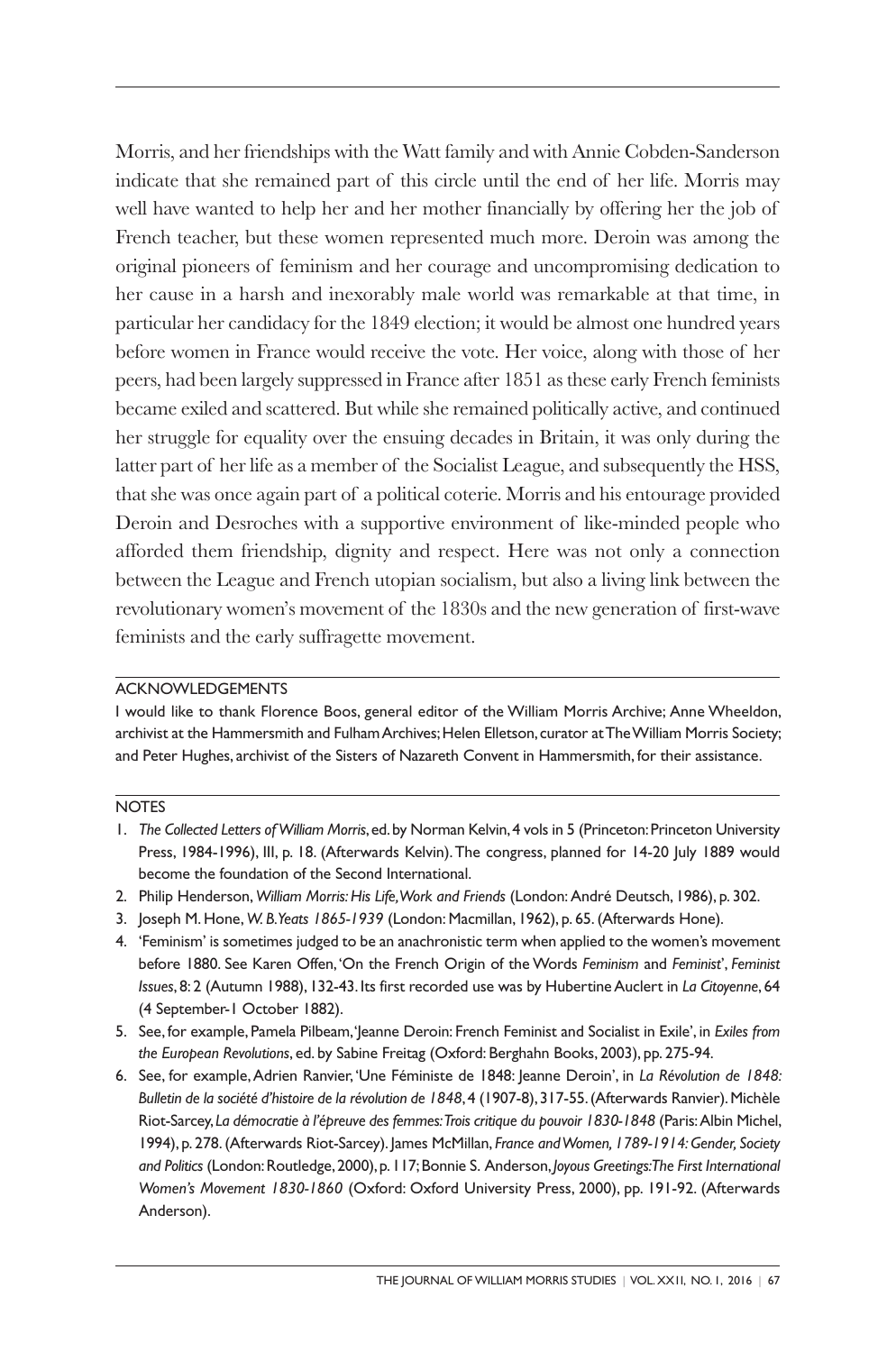- 7. FloraTristan,*TheWorkers'Union*,trans.Beverley Livingston (Chicago:University of Illinois Press, 1983).
- 8. *L'Almanach des Femmes*, 1854, 38-39.
- 9. For more on radical Christianity and early feminists, see Anderson, pp. 161-65.
- 10. For more on Owenism,socialism and feminism,see BarbaraTaylor,*Eve and the New Jerusalem:Socialism and Feminism in the Nineteenth Century* (London:Virago, 1983); Sheila Rowbotham, 'Feminism in the Early Socialist Movement', in *Hidden from History: 300Years of Women's Oppression and the Fight Against It* (London: Pluto Press, 1973), pp. 42-46.
- 11. For discussion of Marx and Engels's attitudes to utopian socialism,see EdwardThompson,'Romanticism, Moralism and Utopianism:The Case of William Morris', *New Left Review*, I/99 (September-October 1976), 83-111 (95). (Afterwards Thompson,'Romanticism, Moralism and Utopianism'). See also, Ruth Levitas, *The Concept of Utopia*, 2nd edn (Oxford: Peter Lang, 2010), ch. 2.
- 12. Thompson, 'Romanticism, Moralism and Utopianism', p. 95.
- 13. Karl Marx and Frederick Engels,*CollectedWorks*, 50 vols (London: Lawrence andWishart: 1975-2004), IV, p. 667.(Afterwards *MECW*).
- 14. Knight co-created the Sheffield Female PoliticalAssociation in 1851, believed to be the first women's suffrage organisation in Britain which persuaded the radical Earl of Carlisle to petition the House of Lords demanding the vote for'adult Females'.
- 15. [HarrietTaylor],'The Enfranchisement ofWomen',*Westminster and Foreign Quarterly Review*, 55: 2 (July 1851), 289-311.
- 16. For more on Deroin before 1852, see Riot-Sarcey; and Joan Wallach Scott, *Only Paradoxes to Offer: French Feminists and the Rights of Man* (Harvard: Harvard University Press, 1996).
- 17. *Morning Chronicle*, 28 December 1848; 'History and progress of the French Republic', *Examiner*, 30 December 1848 andApril 1849.The *Examiner* was a weekly paper whose contributors included Mill.
- 18. These included *The Times*, 12 April 1849 and 30 April 1849; *Daily News*, 12 April 1849, 3 June 1850; *LloydsWeekly*, 15April 1849; *ManchesterTimes*, 5 June 1850;*Northern Star*, 8 June 1850, 14 June 1850, 2 August 1851 and 9August 1851.
- 19. Census records show the family living at the following addresses: 1861: 12Woodstock Road; 1864- 67: 5VerulamTerrace,The Grove,Hammersmith; 1871: 3AshchurchTerrace; 1881: 4 Myrtle Cottages (later renamed 58 Cobbald Road);1891:58 Cobbald Road.Her schools were run fromVerulamTerrace and Ashchurch Terrace.
- 20. Deroin to Richer, 10 December 1874, also undated letter c1875, and 5 January 1880. Bibliothèque Historique de la Ville de Paris, CP 4247 (afterwards BHVP). Richer was a republican journalist and militant campaigner for equal rights for women and for the cause of women's freemasonry.
- 21. Hammersmith and Fulham Archives. Rate books for 1865 indicate that she left leaving unpaid rates and list 'Madame Desroche's French School' at 5 Verulam Terrace,The Grove, Hammersmith (now Hammersmith Grove).(Afterwards H&FA).
- 22. As well as Knight, now back in London, these included Angelique Arnaud, Eugène Stourm, Jenny D'Héricourt, Jean Macé (until 1852) and 'Henriette' (the pen name of Hortense Wild), who wrote articles for all the issues.
- 23. *Reasoner*, 1, 8, 15, 22 March 1857. Paulina Wright Davis's *Una* would serve as the next international women's forum, appearing from 1853 to 1855. See Anderson, pp. 192-93.
- 24. *Reynolds'sWeekly Newspaper*, 15 January 1854. *Atheneaum*, 1337 (11 June 1853), 704.
- 25. See Jules Claretie, *La vie à Paris 1880-1885* (Paris:Victor Havard, 1886), pp. 35, 536; *Revue Historique* (Paris), 1908 and 1913; *L'Intermediaire des chercheurs et curieux: Questions et réponses Littéraires, historiques,scientifiques et artistiques* (Paris), 10 July 1913.
- 26. [Anon.],'The History of theWomen's Movement in France', *The Englishwoman's Review*, 133 (15 May 1884), 202.
- 27. SeeTheodore Stanton,'France', in *TheWoman Question in Europe* (NewYork:G.P.Putnam's Sons,1884), p. 243.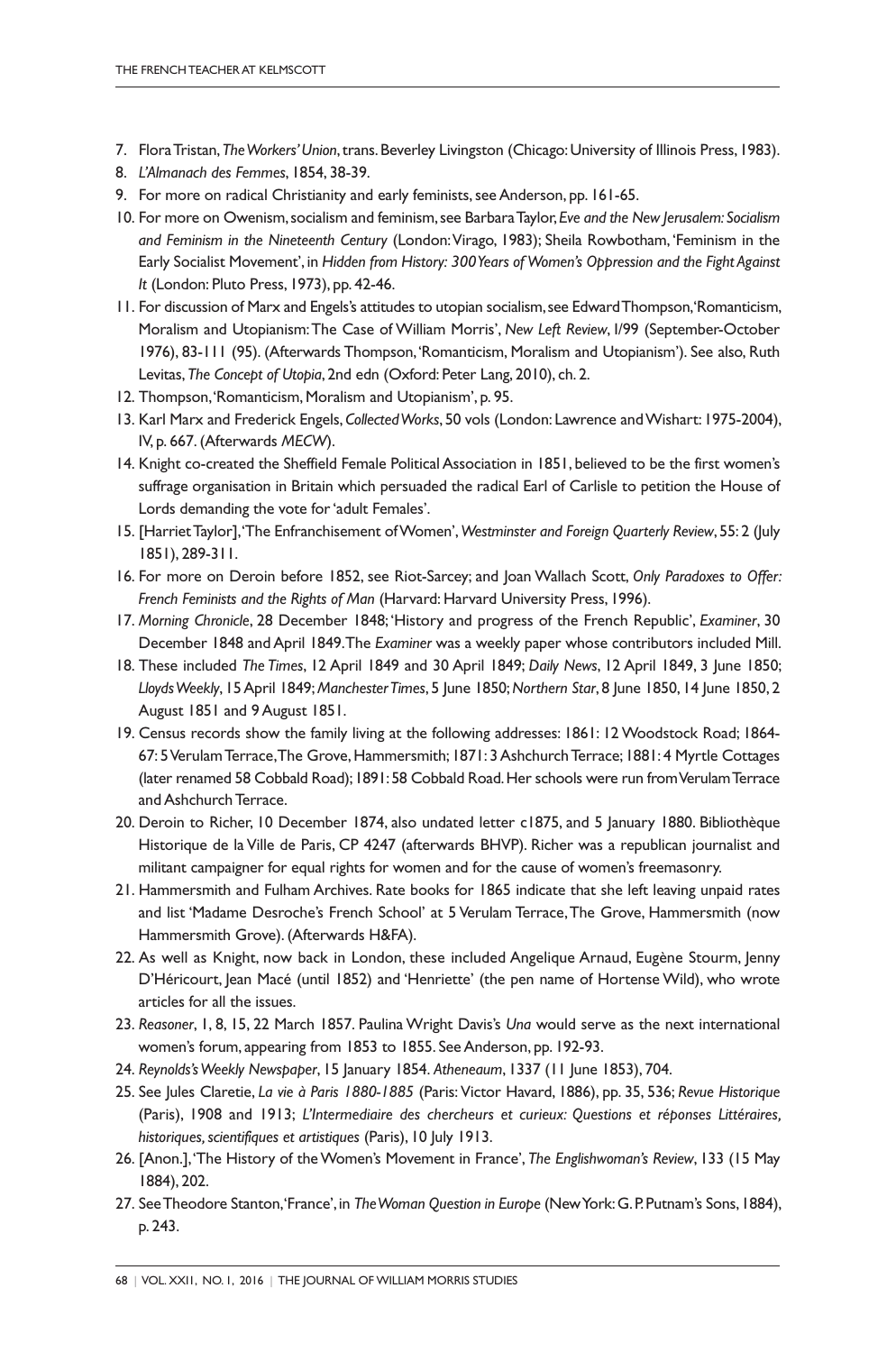- 28. Ranvier, p. 317
- 29. Jules SimonTroubat, *Souvenirs du Dernier Secretaire de Sainte-Beuve* (Paris: C. Levy, 1890), p. 142.
- 30. Deroin to Richer, c1875, BHVP, CP 4247.
- 31. *L'Homme*,18 July 1855.See alsoArthur Lehning,'The InternationalAssociation 1855-1859',*International Review for Social History,*3 (January 1938),185-286.(Afterwards Lehning).Christine Lattek,*Revolutionary Refugees:German Socialism in Britain 1840 to 1860* (London:Routledge, 2006), pp. 177-78.(Afterwards Lattek).
- 32. *Le Prolétaire*, 3 November 1857.
- 33. *Londoner deutches Journal*, 113 (26 September 1857), 117 (24 Octoctober 1857).
- 34. Andreas Scherzer,*Neuer Social-Demokrat*, 18 February 1876, quoted in Lattek, p. 178.
- 35. Lehning, p. 263.
- 36. *Documents of the First International:General Council and Minutes and Other Documents of the International Working Men's Association,1864-1872*,5 vols (Moscow:Progress Press,1964),V,pp.323-32.(Afterwards Documents of the First International).
- 37. See *L'Homme*, 3 February 1854; Leroux's *L'Espérance* (9 June, 1858), and later Richer's *Le Droit des femmes* (1871 onwards).
- 38. Later renamed Romilly Street.
- 39. *Le Drapeau*, 8 November 1857; see also *Londoner deutches Journal*, 25 August, 1 September 1855, 7 June 1856, 24 October 1857, 8 May 1858, quoted in Lattek, p. 164.
- 40. Letter dated 24-25 September 1865.The name index of the Minute Book for 1864-66 includes the name of Jeanne Deroin. See *Documents of the First International*, I, p. 105.
- 41. *Ibid.*, I, pp. 73-74.
- 42. Deroin to Richer, undated c1875, BHVP CP 4247.
- 43. *Elizabeth Cady Stanton as Revealed in Her Letters,Diary, and Reminiscences*, ed. byTheodore Stanton and Harriot Stanton Blatch, 2 vols (NewYork: Harper & brothers, 1922), II, p. 201.
- 44. British Library, MS 45891. (Afterwards BL).
- 45. E.P.Thompson, *William Morris: Romantic to Revolutionary*, 2nd rev. edn (London: Merlin, 1977), p. 791. (AfterwardsThompson, *William Morris*).
- 46. *The CollectedWorks of William Morris*, ed. by May Morris, 24 vols (Longmans,Green and Co., 1910-15), XXIII, p. 277.(Afterwards *CW*).
- 47. Thompson, *William Morris*, pp. 269, 207, 306;see also *CW*, XXIII, pp. 71-73.
- 48. Miguel Abensour,'William Morris:The Politics of Romance', in *Revolutionary Romanticism*, ed. by Max Blechman (San Francisco: City Lights Books, 1999), p. 126. On reading Abensour and John Goode, Thompson revised and republished his 1955 biography of Morris with a postscript in 1977. See Thompson,*William Morris*,pp.786-87.It is important to note hereAbensour's largely anarchist position.
- 49. JohnWilliam Mackail, *The Life ofWilliam Morris*, 2 vols (London: Longmans, Green and Co., 1922), I, p. 481.
- 50. *CW*, XXIII, p. 278.
- 51. *The Collected Works of John Stuart Mill*, ed. by John M. Robson et al., 33 vols (London: Routledge and Kegan Paul, 1963-91), I, p. xvi.
- 52. *Ibid.*, I, pp. 257,175.
- 53. Florence Boos and William Boos, 'The Utopian Communism of William Morris', *History of Political Thought*, 7: 3 (1986) 489-510 (506).
- 54. Morris lectures of the 1880s, quoted in Thompson,'Romanticism, Moralism and Utopianism', pp. 98, 107.
- 55. *CW*, XXIII, p. 73.
- 56. Leroux first introduced the term 'socialisme' into French political discourse in 'De l'égalité, précédé de De l'individualisme et du socialisme', *Revue encyclopédique* (Paris, 1834).
- 57. William Morris, *PoliticalWritings: Contributions to 'Justice' and 'Commonweal' 1883-1890*, ed. by Nicholas